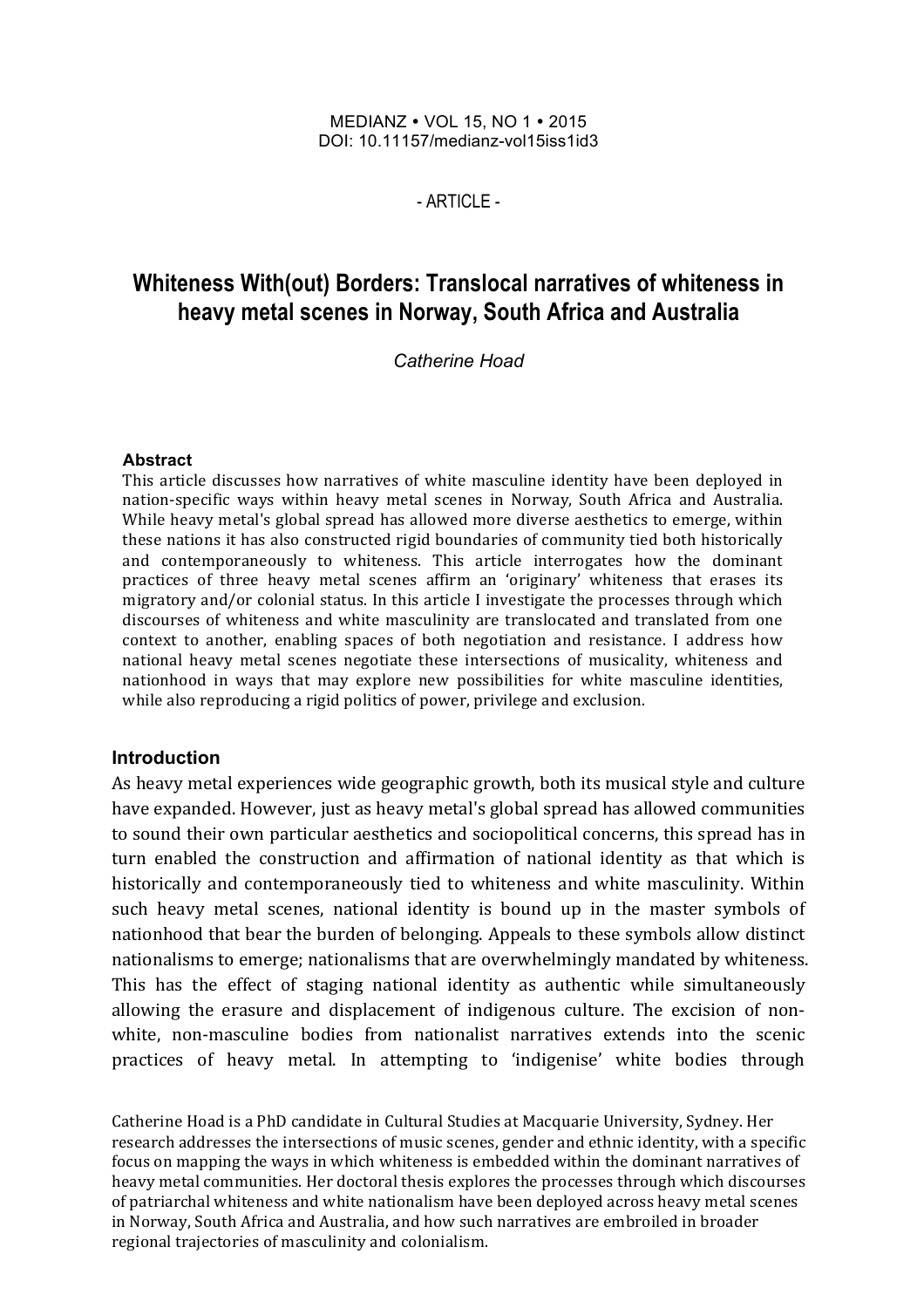mechanisms that both appropriate and efface the musicality of non-white Others, the spatial and musical parameters of these heavy metal scenes unfold in ways that continue to affix racial significance to metal's otherwise invisible whiteness. In this article I argue that research within heavy metal must track the intricacies and nuances of metal's white centre to deconstruct the naturalised position of white hegemonic masculinity. Such a subject position is structured by contextual mechanisms that present whiteness, and crucially whitenesses, as both banal and sacred, trans-historical and sovereign, victimised and normalised. This article then destabilises the normative position of white masculinity within heavy metal scenes through pointing to its realisations across seemingly disparate geographical locations. Interrogation of the processes through which discourses of whiteness and white masculinity are translocated and translated from one context to another indicates that such identities are realised in fragmentary rather than cohesive ways. I thus demonstrate that by drawing attention to the national specificity with which whiteness is realised within heavy metal, researchers can make visible the hidden whitenesses of heavy metal scenes, cultures and practices.

This article is drawn from a larger doctoral project, which uses critical discourse analysis and theoretical frameworks informed by Whiteness Studies to interrogate the matrix of whiteness, masculinity and nationhood through which heavy metal scenes in Norway, South Africa and Australia produce and defend identity. In this article, I argue that heavy metal scenes within these three nations have affixed distinct whitenesses with an originary significance that seeks to conceal their violent origins. I begin by addressing the wider issue of how whiteness is represented within heavy metal scholarship, where I contend that whiteness is overwhelmingly invisibilised through discourses that situate white bodies as a norm and therefore obscure their political and social significance. I argue that research in heavy metal must address not only whiteness, but whitenesses, and in doing so come to terms with localised white inflections as they emerge within specific scenes. As key sample sites, I focus on Norwegian black metal, South African Afrikaans metal, and Australian extreme metal, and give a brief overview of the history and characteristics of each scene.

In offering analyses of how whiteness gains expression within the context of distinct heavy metal scenes, I articulate the three key forms of white nationalism that emerge from these sites - Norway's monstrous nationalism, South Africa's resistant nationalism and Australia's banal nationalism. In this article, I track how these nationalisms shape the trajectory of whitenesses by focussing on how they are aligned with the aesthetics, practices and cultures of three distinct heavy metal scenes. This article interrogates how the dominant practices of each of these scenes affirm an 'originary' whiteness that erases its migratory and/or colonial status. I argue that this is achieved through three key mechanisms: firstly, the collation of master symbols which signify whiteness; secondly, the simultaneous erasure and appropriation of Indigenous signifiers; and finally, the mobilising of these constructions of originary whiteness into declarations of superiority. These three scenes and their entrenched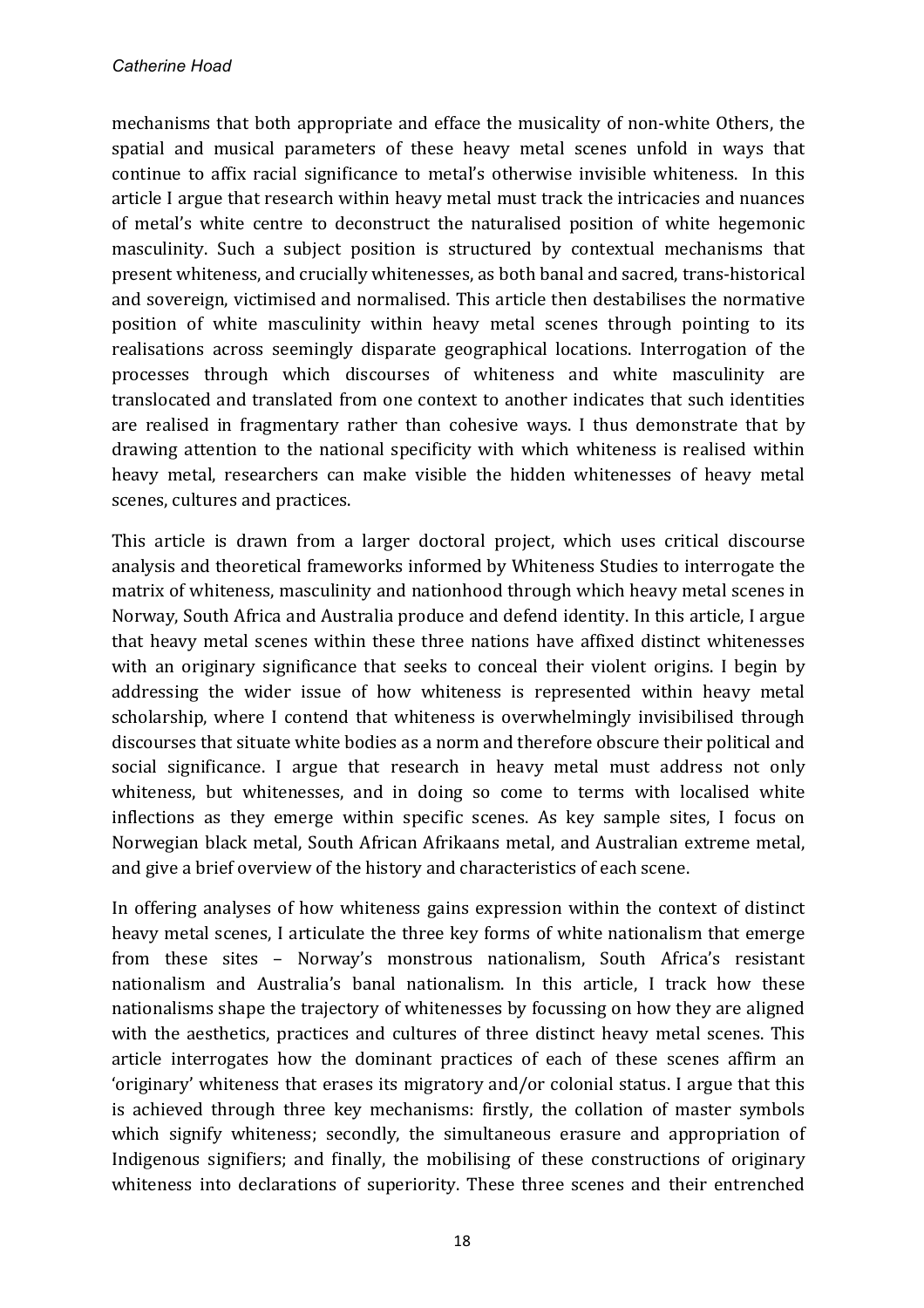nationalisms simultaneously challenge and affirm the boundaries of civic identity and the borders of belonging. Reinforcing the parameters of national identity through heavy metal emerges as a defence of whiteness, and white masculinity. Such boundaries of identity have enabled both tacit and explicit racisms to foster a sense of community formed through collective memory and territory. In doing so, these community sentiments have allowed heavy metal scenes to act as territories of both white hegemonic power and white victimhood.

#### **Whiteness and Nationhood in Heavy Metal**

The task of my research at large is to unveil the (in)visibility of whiteness within heavy metal scenes, and to map how such whiteness is deployed within particular countries. Doing so reveals how nationhood emerges within predominantly white metal scenes; and furthermore combats narratives which characterise 'tradition' within such scenes as camp or playful (see Bayer 2009). Such discussions instead point to the ways in which such symbolic nationhood engages with more complex discourses of heritage and belonging. While the global spread of metal (see Wallach, Berger and Greene 2011; Hjelm, Kahn-Harris and LeVine 2013) means that fans at large are no longer 'overwhelmingly white' (Walser 1993, 17); heavy metal nonetheless remains a 'whitedominated discourse', an observation Walser made more than two decades ago (1993, 17). Metal, as Weinstein argues, is a predominantly white genre (2000, 111), though the ways in which this dominance is realised have exceeded the traditional boundaries of simple demographics. Whiteness is not only a demographic category but has a cultural significance (Weinstein 2000, 111). According to Weinstein, such significance may not be overtly or necessarily racist – it is less an affirmation of whiteness than it is an 'obtrusive absence' of blackness, she suggests (2000, 111). Despite this, I argue that the significance of whiteness has been historically and contemporaneously constituted precisely through a process of exscription: of non-white bodies, non-white voices, and the racial status of whiteness itself. As such, while the growth and dynamism of the global metal scene may ostensibly provide a challenge to and therefore negate the perceived overwhelming whiteness of metal communities, metal nonetheless remains a white discourse. Furthermore, I argue that current academic modes of addressing the whiteness of heavy metal are largely limited to discussions of demographics, virtuosity and spectacular racism. I contend that the effect of this narrow critical focus is to normalise whiteness and white masculinity within heavy metal and obscure its cultural and political significance. Approaches to heavy metal cultures that allow whiteness to be represented as unremarkable, and hence ignore the infrastructural power of whiteness, have facilitated the discursive and material reiteration of racial difference and hierarchies within scenes. Interrogations of the means through which national identity is both tacitly and explicitly tied to white heteromasculine identity reveal the mechanisms of power that work to both fetishise and normalise whiteness.

Metal is a site that both enables a tradition of exclusion and nostalgic (re)production of purity, yet also defines its whiteness through the dominance of white musicians,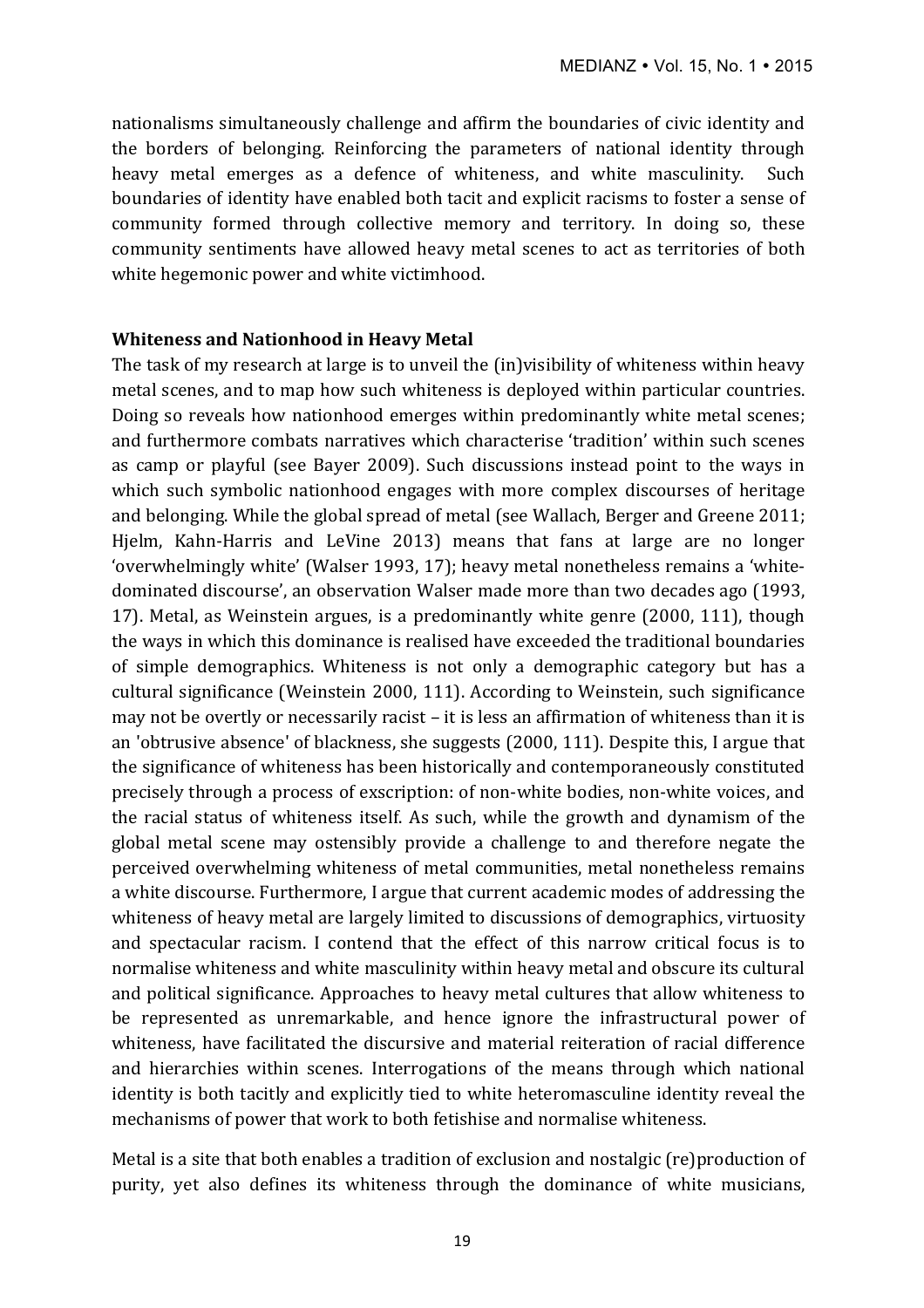industry workers and racialised marketing tools (Spracklen 2013, 102). Research has overwhelmingly suggested that metal fans are predominantly white and working class (Kahn-Harris 2007, 11) yet I argue that heavy metal is not nor has ever truly been inherently white in a demographic sense. Rather, I argue that understandings of its aesthetics, practices and cultures continue to be steeped in white hegemony. Kahn-Harris reflects upon this when he espouses the dangers of taking as fact the suggestion that metal is 'predominantly white, male, heterosexual and working class' and applying such understandings indiscriminately to all metal genres  $(2007, 11)$ . I wish to add to this the tensions that emerge in applying the same assumptions to all metal geographic sites, and particularly (and perhaps paradoxically) sites that are dominated by white male bodies. Heavy metal is a carrier of hegemonic whiteness (Spracklen 2013, 102) yet in approaching such a line of inquiry I argue that analyses of heavy metal can perform the vital political work of destructing hegemony. This article then attempts to disrupt the hegemony of metallic whiteness by pointing to its fragmentation across three separate countries, and revealing its mechanisms of obscurance. Through drawing discussions of metal's whiteness out of Anglo-American contexts and instead situating such discussions across disparate locales, I propose an understanding of whitenesses in heavy metal as a response to a solidifying conception of whiteness, and the political positions that emerge through such uniform perceptions.

Metallic whitenesses emerge as 'stances' (Berger, 2010), wherein fans and musicians within a transnational metal community stake out identities that are sharply opposed to certain national visions and pastimes, while strengthening their rootedness in others (Wallach, Berger and Greene 2011, 7). Such stances, in their most aggressive manifestations, can be dictated by an exclusionary, violent localism that parlays a politics of 'us' and 'them'. The whitenesses that emerge through the ethnosymbolism deployed by heavy metal scenes in Norway, South Africa and Australia, while not universalisable, are nonetheless complicit in the construction of hegemonic whiteness. Such whiteness is invisibilised (Frankenburg 1993) and functions as equivalent to racial normativity (Delgado and Stefancic 1997). Yet whiteness is also made hypervisible through claims to its contextual importance; and, crucially, enters into the problematic territory of white indigeneity and authenticity. Whiteness has an authenticating function within heavy metal discourse. The effectiveness with which heavy metal scenes have been able to capitalise on themes of authenticity, purity and national pride (see Hochhauser 2011) indicates that the rhetoric of the authentic permeates aspects of cultural life, such as the leisure spaces of music scenes, just as it infiltrates political contexts. I am nonetheless interested in the constitutive parts of 'authenticity' as it emerges in the nationalist rhetoric of heavy metal scenes in Norway, South Africa and Australia, and how it informs, or rather, *authenticates* (Moore 2002), and hence erases the violent colonialist strategies of white patriarchal sovereignty.

### **Setting the Scene**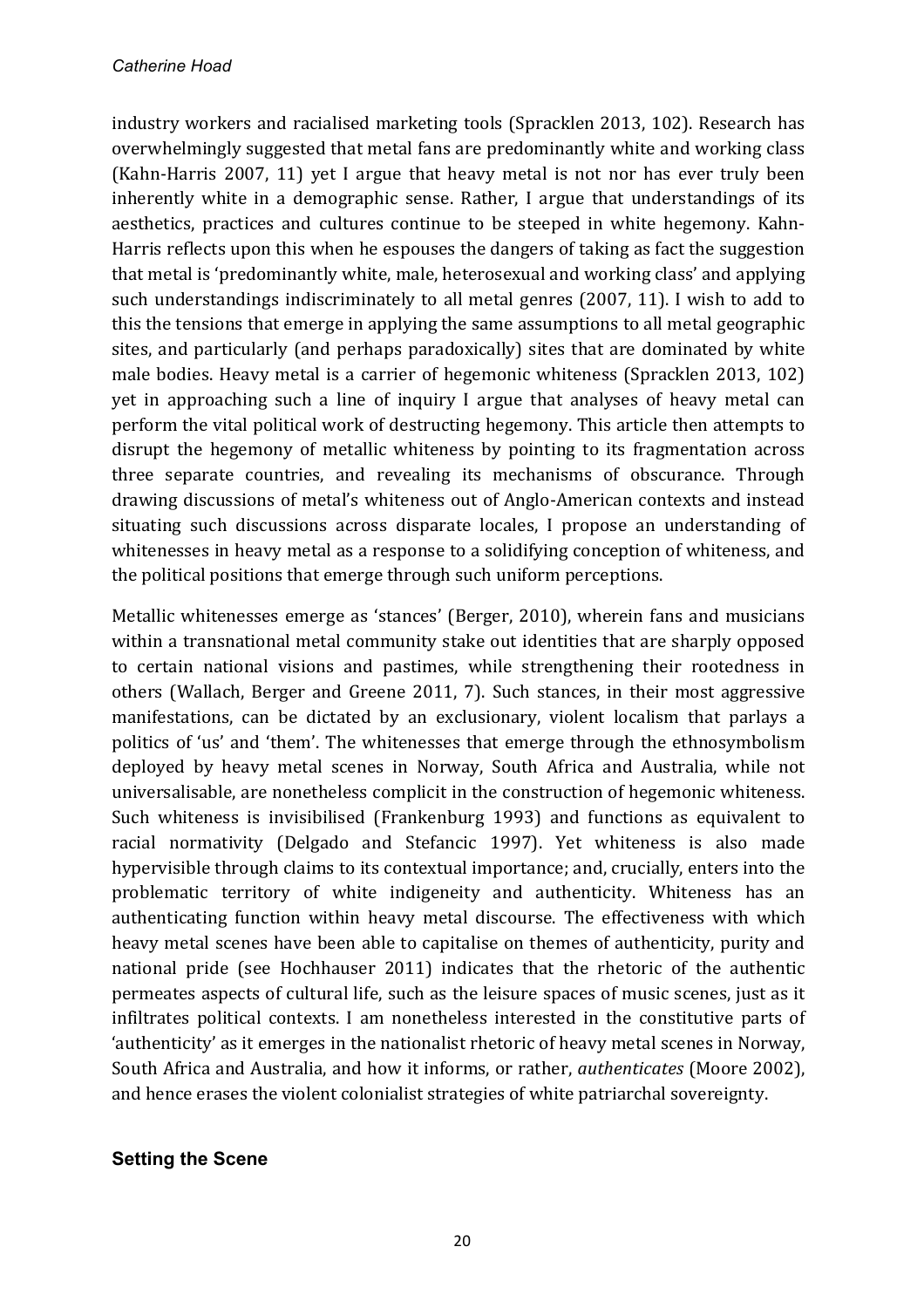The three heavy metal scenes I address in this article have each emerged within different historical and social contexts, and hence developed their own distinct nuances and practices. Norwegian black metal, led by bands such as Mayhem, Burzum, Darkthrone, Emperor and Immortal, grew from existing extreme metal styles to form a distinctive subgenre (and spawn further subgenres in its own right) in the early 1990s. Stylistically, black metal typically incorporates high-pitched shrieking vocals, incredibly fast tempos, heavily distorted guitars; blast beat drumming and raw production qualities. Initially characterised by an anti-Christian focus and an interest in pseudo-Satanic ritual, black metal has expanded to incorporate themes of paganism, Norse history, fascism and environmentalism. Black metal remains a genre of central importance in Norway, where it has become a component of national and cultural identity. The genre has grown from its small, underground roots to become a national phenomenon of major cultural significance. Conversely, Afrikaans heavy metal is a marginal genre, emerging from the small but established South African metal scene only within the past two decades. Stylistically, Afrikaans metal traverses a range of genres, from the guttural vocals and downtuned guitars of death metal to mid-tempo groove, though the unifying convention of the scene is the use of the Afrikaans language for explicitly political purposes. Bands such as Beeldenstorm, Mind Assault, Volkmag, Insek and Kobus! have taken up this task; writing songs in Afrikaans, speaking Afrikaans on stage and creating 'Afrikaans metal for Afrikaners'. Such a project, however, is laden with complexities. Afrikaans metal seeks to restore pride to Afrikaner identity and tradition—a problematic goal given the long and violent history of repression in South Africa at the hands of the Afrikaner population. Australian extreme metal emerges from a similar place of scenic isolation. Australian heavy metal has long been on the peripheries of the global heavy metal scene at large. Even within a national context the genre has always been 'resolutely underground' (Fischer-Giffin 2008, i). Spanning death metal, black metal, thrash metal and grindcore, Australian extreme metal has its roots in the local scenes of the early 1980s, and having staked its reputation on brutality (Overell 2012), has gradually developed a strong national following. The relative smallness and geographic isolation of Australian scenes makes the convergence represented by the label 'extreme metal' a particularly important one within an Australian context, as fans that might usually be separated by genre preference are unified by (and potentially defined through) hybrid styles such as blackened thrash. The Australian metal scene is situated within an interplay of local and global considerations (Phillipov 2008, 217); simultaneously marginal yet tethered to a global metal culture.

The conditions under which each scene has developed and cultivated its identity are characterised by local inflections. Scenes as sites of production, performance, reception and sharing of common musical tastes and practices (Peterson and Bennett 2004, 1-3) can be embedded in long-standing local cultures. Furthermore, scenes may use music appropriated via 'global flows and networks to construct particular narratives of the local' (Peterson and Bennett 2004, 7). I am interested in how such localism emerges as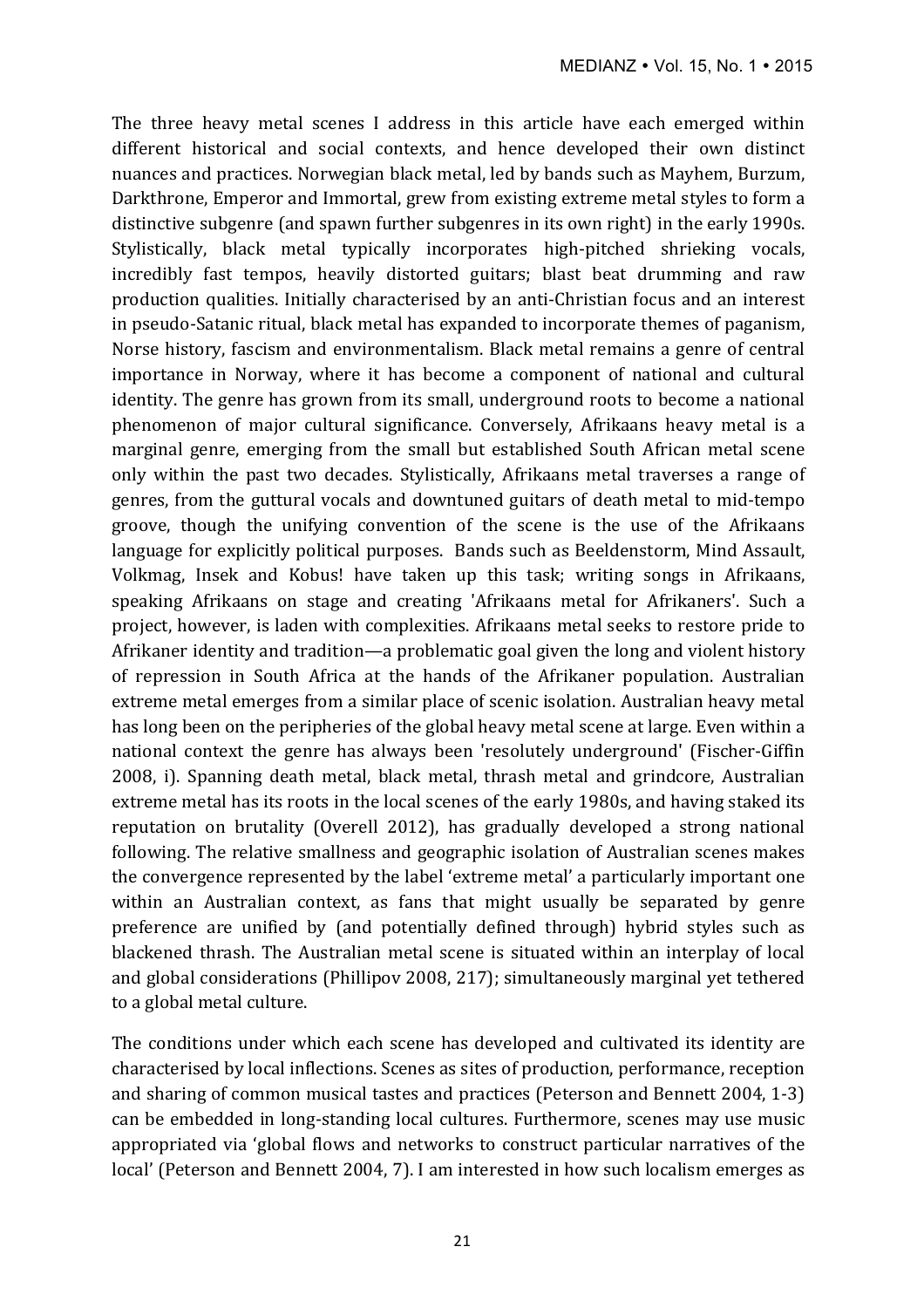what Twine and Gallagher have called 'white inflections' (2008, 5); the nuanced and locally specific ways in which whiteness is defined, deployed, performed, policed and reinvented. Such multiplexity is imperative to unveiling not only the whiteness of heavy metal, but also the whitenesses it enfolds. The national specificity with which whiteness is valorised is central to understanding the ways national subjects are signified across metal scenes in Norway, South Africa and Australia. In these countries, hegemonic national identity is a construction built upon the mutually supportive discourses of masculinity and whiteness. Such a longstanding alliance is vital to the ways in which heavy metal scenes both reflect and problematise varied national agendas. This is not to say that all heavy metal scenes are inherently and directly nationalistic, but rather to interrogate the ways in which scenic practices, from the most overtly jingoistic to the seemingly banal (see Billig 1995), are embedded within larger social categories of gender, ethnicity and nationality. In some cases, though, metal scenes, cultures and communities do reproduce dominant nationalisms in ways that are exclusionary and restrictive, rather than liberatory or countermodal. The central narratives of Norwegian black metal, South African Afrikaans metal and Australian extreme metal circulate through extant discourses of masculinity and whiteness. These particular scenes recirculate hegemonic discourses of white national identity and patriarchal sovereignty; they do so, however, with specifically local inflections.

### **Symbolising Nation, Signifying Whiteness**

While white nationhood is central to the scenic identity of the heavy metal communities of Norway, South Africa and Australia, it is necessary to recognise that such nationalisms take on different forms, and propagate different narratives of whiteness, dependent on their context. These heavy metal scenes each correspond to particular epistemologies of national whiteness. My research at large distinguishes three key nationalisms that emerge in distinct ways in each scene: Norway's monstrous nationalism, South Africa's resistant nationalism, and Australia's banal nationalism. For the purposes of this article I limit the use of these to showing how they shape the trajectory of white hegemony within the specific heavy metal scenes to which they are aligned. Concerns over the loss of an 'authentic' Norwegian national identity are manifest in the monstrous forms of discontent that characterised the development of black and Viking metal scenes in Norway. In South Africa, the redistribution of power following the demise of Apartheid has initiated a conversation within the Afrikaans metal scene in which resistant whiteness figures heavily. In Australia, the fetishisation of white 'sameness' and banality has enabled the exclusion of Otherness from extreme metal. While narrating whiteness in different ways, these distinct forms of white nationalism are manifest in the archetypes of national identity that police the borders of sovereignty. These three heavy metal scenes reproduce dominant white narratives that are underwritten by a myth of community grounded in the promotion of white identity – a union which is, for many, bound up in collective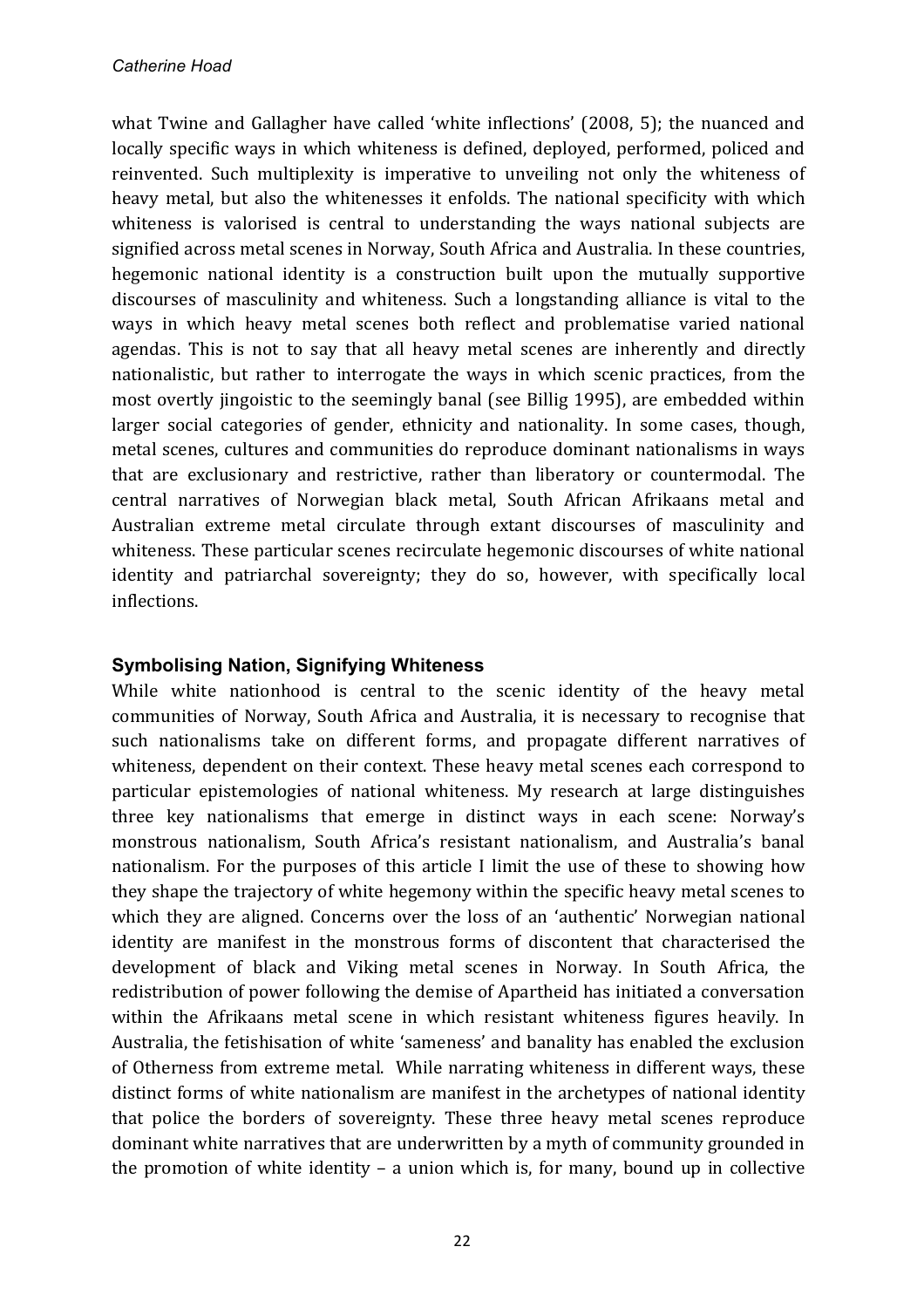memory, identity and history rendered explicit through celebrations of national identity within heavy metal. The task then lies in interrogating the means through which nationalism is packaged within these cultural texts, in both overt and tacit ways, even as (and potentially precisely *because*) metal continues to spread across cultural territories and political borders.

Heavy metal communities within Norway, South Africa and Australia are informed by distinct nationalisms that reproduce and maintain white patriarchy in different ways. The effect of this is to affix national whiteness with an originary significance that obscures its migratory and/or colonial beginnings. This is achieved primarily through the collation and consecration of master symbols that signify whiteness. National identity is represented or encoded in a collection of symbols such as language, institutions, songs, literature and artefacts. In Norwegian black metal, this emerges through the 'terrifying or monstrous' ethnic content produced by Norwegian black metal (Wilson 2010, 152). The symbols and objects (runes, swords, shields, and appeals to Nordic folklore)<sup>1</sup> that are supposed to 'fill the void hollowed out by the modern Northern-European nation-state' (Wilson 2010, 152) become imbued with a nationalist fetishism which both negates indigenous pre-Nordic settlement and emphasises the hostility between the authentic white 'North' and the globalised world. Asserting a romantic nationalist link between the self and the North becomes a means of valorising heritage and laying a foundation for an anti-Christian, anti-urban, pronationalist crusade. The imagining of a tribal society in conflict with the 'new' is also central to the claims to white victimhood that underpin the resistant white discourses and ethnic symbolism of Afrikaans metal. The scene's fetishizing of the Afrikaans language itself,<sup>2</sup> alongside the colonial figures of the Voortrekkers and rural Boers, the Apartheid institutions of the *Broederbond*, *Afrikaner Weerstandsbeweging* and anthem Die Stem van Suid Afrika,<sup>3</sup> and the frequent allusions to the Afrikaner nationalist discourse of blood and soil, present Afrikaner culture as indispensable to vet under threat<sup>4</sup> in South Africa, while also allowing for the erasure of white compliance in the state-sanctioned racial violence of apartheid.

Where the white nationalism of the Norwegian and South African scenes may be more directly tied to tangible institutions and histories—language, law and religion—the nation constructed within Australian extreme metal is one largely maintained through tacit reproductions of hegemonic Australian identity. Australian extreme metal's nationalist narratives are dominated by common archetypes—the convict, the heroic explorer, the bushman, the digger, the athlete, and the Anzac—yet all emerge with an emphasis on the 'everyday bloke' and the icons of masculine socialization with which he engages.<sup>5</sup> The acceptance of the popular idea of the knock-about, hard-drinking, sports-loving, down-to-earth 'bloke' as the typical Australian male (Thompson 2007, 178) allows such figures to be seen to possess the transhistorical essence of normal masculinity that shapes nationalist narratives, and denies the violence of the nation's past. Discourses of accommodation and confrontation shape understandings of Others, and hence determine which specific practices, traditions and symbols become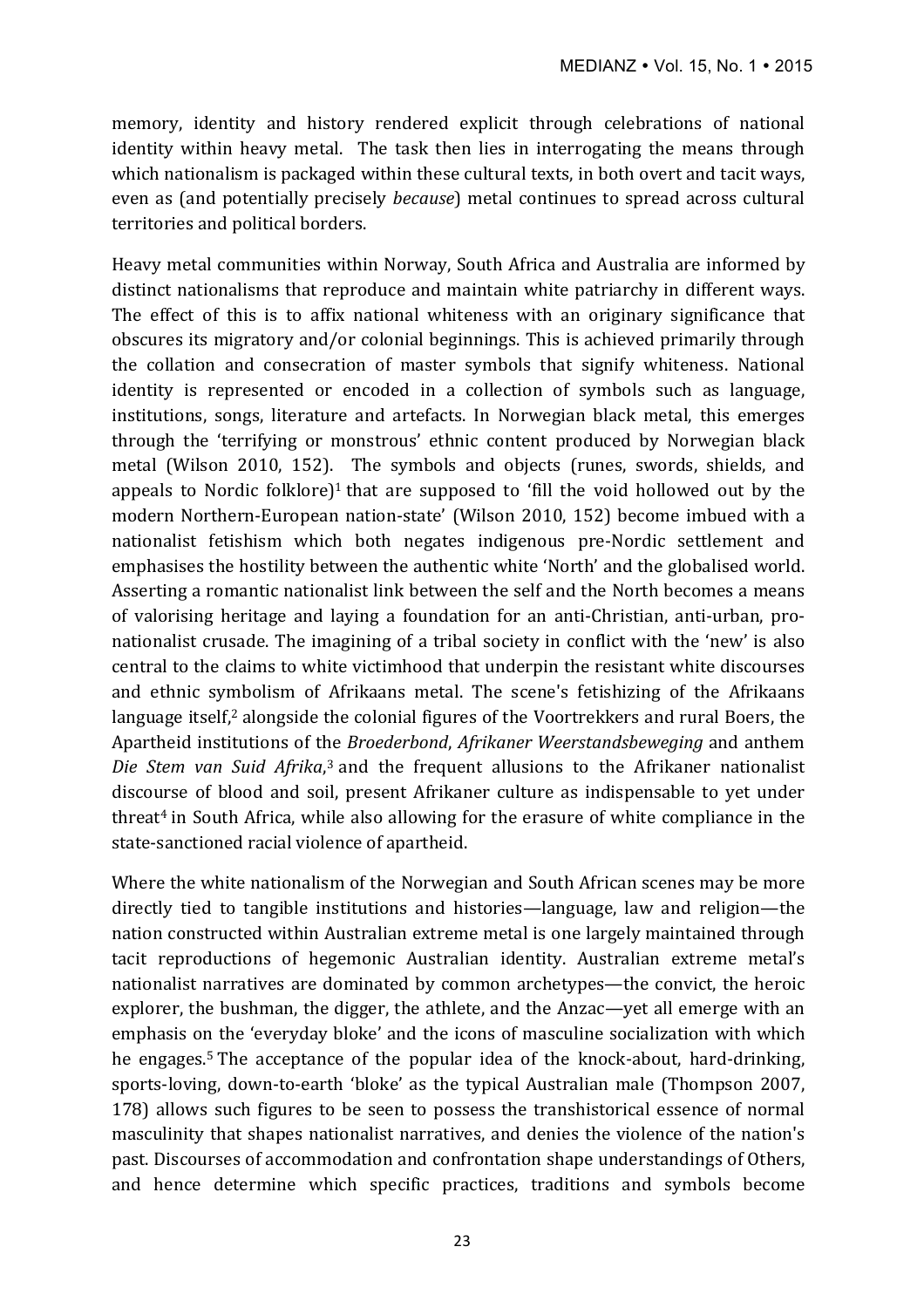emblematic of entire ways of life, and made to carry the burden of identity within heavy metal scenes. Furthermore, the fetishing of white nationalism and the continual deployment of such master symbols within metal narratives establishes stringent boundaries of who may claim to belong, both within the space of heavy metal scenes and the nation at large.

## **Appropriation and Exclusion: Whitening National Musics**

Projects that make authentic belonging within a nation contingent upon whiteness do the double work of representing white bodies as a spatial and cultural norm, and highlighting the uncomfortable Otherness of non-whiteness. Symbolising nationhood through the collation of white signifiers conceals the artifice of authentic nationhood, and extenuates the exclusionary whiteness of dispossession. The valorisation of 'white' in heavy metal subculture can thus be interpreted as the 'creation of the semblance of an ethnic group for individuals who are perceived to be nonethnics' (Weinstein 2000, 113). This 'semblance of an ethnic group' becomes an integral tool in the attempts to navigate and destabilise what Hebdige refers to as the 'virtual impossibility of authentic white identification' (1979, 64). Heavy metal scenes across Norway, South Africa and Australia hence confront the 'impossibility' of authentic whiteness, and renegotiate the conditions for authenticity in complex and frequently disingenuous ways. The musical practices of metal attempt to secure a place for whiteness in the broader history of these countries by appropriating non-white signifiers, albeit through means that essentialise indigenous cultures. This unfolds differently in all three nations as a result of disparate regional histories, aesthetic traditions and empirical realities. Nonetheless, all these practices share the goal of affirming the history of hegemonic white nationhood. Within Norwegian black metal, for example, Paganism and appeals to romanticised heathenism inform a philosophical and visual undercurrent that may not always permeate the music itself (Hagen 2011, 194). Nevertheless, bands in Norway have flirted with 'traditional' music in ways that affirm an indigenous Norse cultural nationalism. References to 'indigenous' texts, traditional instruments and recognisable folk melodies were largely eschewed by the earliest wave of black metal musicians in favour of a harsher and amorphous sound (Hagen 2011, 188). However, the emergence of a more concerted focus on Norse or Viking themes and increasing abandonment of some of black metal's more Satanic idioms is reflected in the turn, by some bands, to neotraditionalist folk influences which affix 'true' Nordic identity in particular ways.

The ethnosymbolism of white nationhood hence emerges in both obvious and arcane ways within heavy metal scenes. In a Norwegian context, appeals to a shared cultural heritage can be realised through explicit references—the 1995 album *Nordavind* by Storm, for example, recast traditional Norwegian songs in an extreme metal context. Windir also drew much of their lyrical content from local sagas, deployed traditional folk tunes in their music, and sang in the archaic rural dialect Sognamål. The folk neotradition also emerges through broad interpolations of 'traditional' sounds—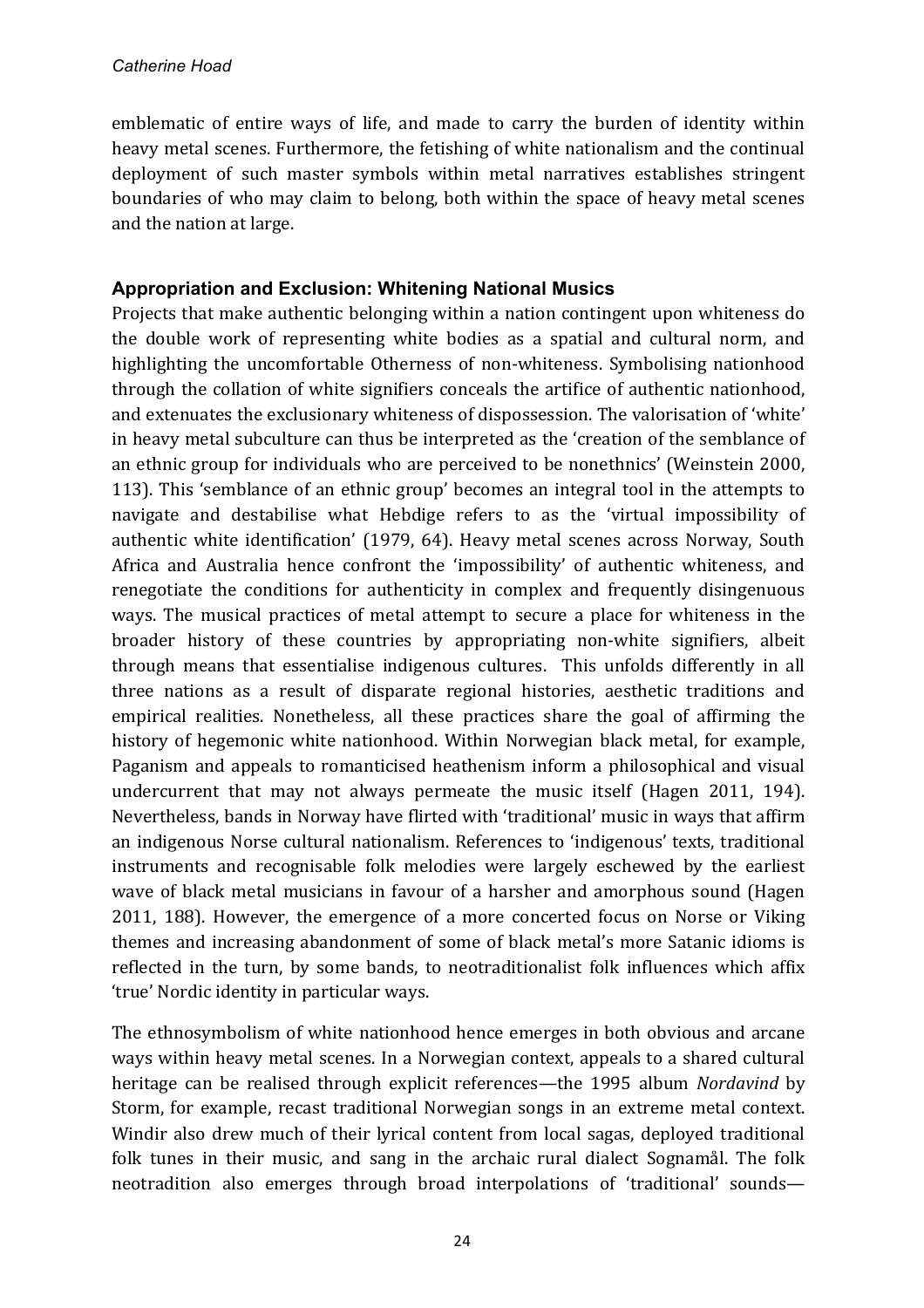Enslaved end their *Monumension* (2002) album with a track that attempts to reproduce ancient Viking music, for example. Some Norwegian black metal bands demonstrate an affinity with traditional folk in their guitar parts, 'utilising drones and modal melodic figures reminiscent of the style' (Hagen 2011, 185). The heathen revivalist strains of Norwegian metal also appear in more esoteric forms. The common mythologising of the harshness of Ulver's *Nattens Madrigal* (1997) and the oft-repeated legend that it was recorded in the snowy forest<sup>6</sup> echoes the econationalist, anti-modern rhetoric of much Norwegian metal, where nature's pristine beauty and unforgiving brutality are often promoted as part of an idealised Nordic life. The effect of this, I argue, is to position ancient Norse and Germanic cultures as autochthonous by emphasising this relationship to the wilderness—a relationship that, crucially, is only afforded to Norse whiteness. The use of nature and neotraditional themes in the service of national identity does not come without ideological baggage (Hagen 2011, 194). Appropriation of the relationship between indigeneity and land works to enshrine white, Nordic hegemony as the 'true' culture of Norway. The Norwegian black metal scene, which mobilises incendiary rhetoric levelled at Western urban society, multiculturalism and Christianity, channels this dissatisfaction into an 'extended campaign to return Norway to an idealised pagan past' (Hagen 2011, 196).

Attempts to return to an idyllic 'pre-colonial' past for both South Africa and Australia are a much less tenable endeavour. Instead, metal scenes in South Africa and Australia legitimate the position of whiteness through emphasising a link between modern white subjects and a precolonial past. Maps of nationhood are henceforth redrawn in ways that emphasise a community and equal claim to belonging, while simultaneously working to sever indigenous persons from nationhood, and emphasise white sovereignty. This is evident in the largely white scenes of South African metal, which ostensibly aim to show solidarity with a 'proud rainbow nation' (Beeldenstorm in Nandlall 2012) within a wider African context. Across the continent there have been attempts to consolidate 'African' music and tradition within heavy metal: African mythology and folklore are common themes for Botswana's Skinflint (Barnett 2012); Azrail, a death metal band from Cape Town, take their name from the West African Hausa people's god of death. Pre-colonial history is represented much less prominently within the Afrikaans metal scene, despite its claims to unity. Where it does exist, this unification is imagined through the extrapolation of 'traditional' African mythology or references to broader African politics. Melodic death metal band Beeldenstorm's '*Uhuru*' shares its name with the Swahili word for freedom and the Kenyan national day of independence, a term appropriated by the band to critique the paranoid myth of genocide in post-Apartheid white populations (Nandlall 2012). The renewed 'unity' foregrounded by such broadly 'African' themes feels more than slightly tokenistic. This tokenism reflects a trend amongst contemporary South African music; of making allusions, musically or verbally, to Africa, 'but in such a way as to make the continent an abstraction, without real content' (Ballantine 2004, 112). Typically, this is achieved through the use of indistinct, floating signifiers—signs that connote 'Africa'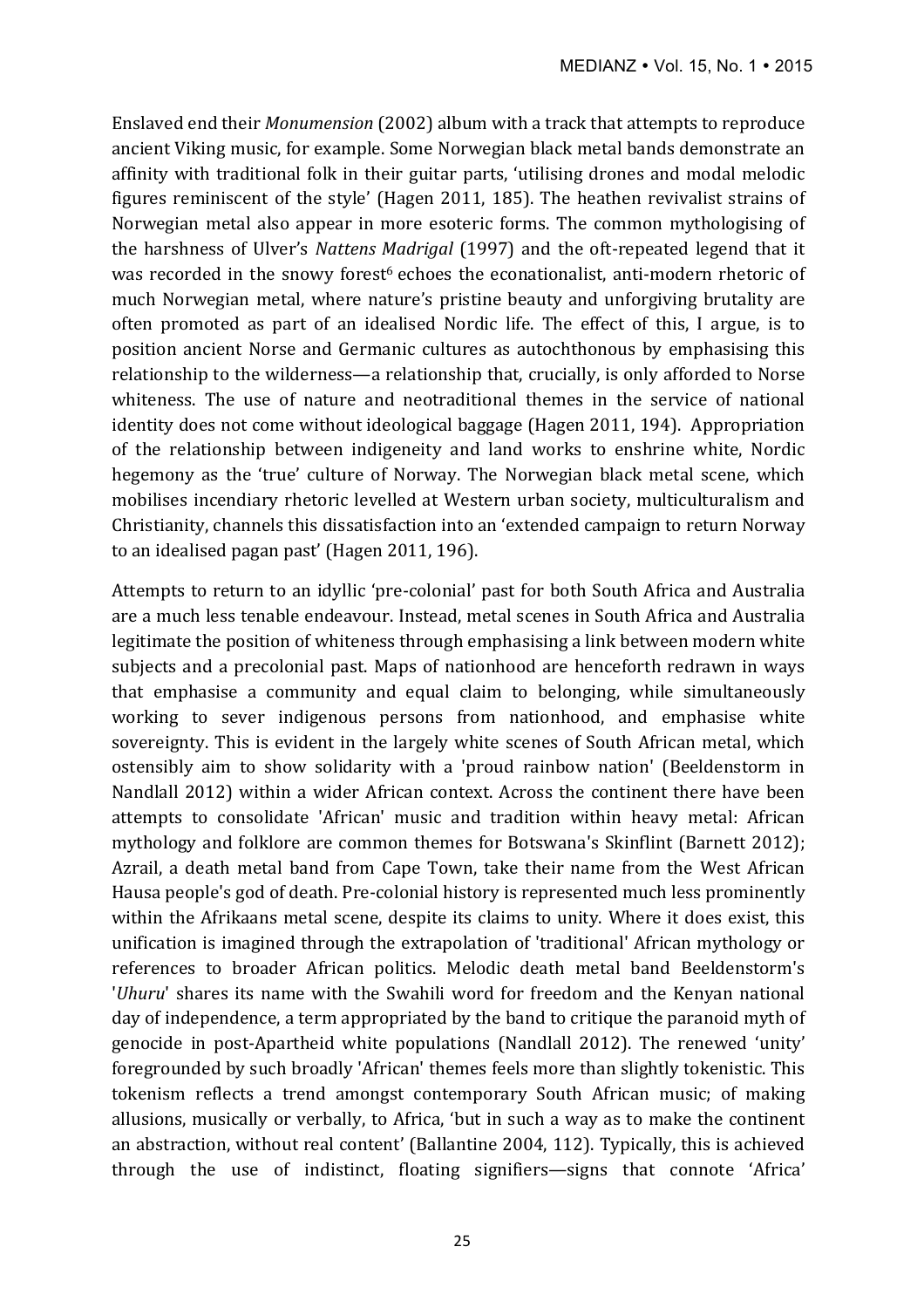amorphously, non-specifically' so as to create a 'vague Pan-Africa' (Ballantine 2004, 112). What is perhaps most significant about such attempts at new forms of associations is the desire to forge an ethnicised sense of belonging for whiteness through music. Such associations reiterate the role of Afrikaners (and indeed whiteness itself) in the racial harmony of the Rainbow Nation; just another ethnic group, yet one with a distinct place in the new democracy.

Such abstractions of identity and originary belonging coalesce in the tendency to imbue colonised cultures with a broadly 'mythic' value that relegates indigeneity to antiquity. This mythologising of an Aboriginal presence 'lost' to the ages is a key form through which a precolonial past enters the lexicon of Australian metal music. Attempts to project a distinctly Australian identity, according to Phillipov, are problematic because they fail to indicate 'whether there is anything particularly "Australian" about Australian metal' (2008, 217). Individual bands have deployed 'tropes of Australianness' in their music she argues – for example, indigenous music and lyrical reference to the Australian landscape (2008, 217). Positioning indigenous music as a trope of Australianness is a complex statement that necessitates further interrogation. Representations of Indigeneity within the space of Australian scenes have largely occluded Indigenous people themselves.<sup>7</sup> Where 'Indigenous' themes are broached, they are represented through broad signifiers that are, crucially, performed by white men. Lord, for example, sampled a didgeridoo for the opening track of their album A *Personal Journey* (2003), entitled 'The Dreaming'—also the name given to the varied, incredibly sacred, creation narratives of many Indigenous Australians. Alchemist are notable for their quite prolific use of didgeridoo music, evident in the track 'Austral Spectrum' (*Organasm* 2000). These nominal moves towards reconciliation within the spaces of the scene are immensely problematic. The effect of such simplistic antiquating tropes is to distance an Aboriginal Other from the white enclave of Australian history and culture (Garbutt 2004, 113). These moments of essentialism and antiquation, particularly as they manifest in heavy metal in South Africa and Australia, are complicit in the 'colonial alienation of the person' that denies individual agency (Bhabha in Fanon 1986, x), and reduces colonised cultures to monoliths that become appropriated in the toolbox of musical 'styles'.

### **Whiteness, Virtuosity and Difference**

The systematic stripping of non-whiteness from musical cultures and forms is by no means exclusive to heavy metal. For Hebdige, writing in the context of migrant diasporas in 1970s Britain, 'the succession of white subcultural forms can be read as a series of deep-structural adaptations which symbolically accommodate or expunge the black presence from the host community' (1979, 44). This was a common feature in the development of hard rock and heavy metal, Walser argues, which 'began as a white remake of urban blues that often ripped off black artists and their songs shamelessly' (1993, 17), echoing the wider 'imperative' for much white music-making, namely 'reproducing black culture without the black people in it' (1993, 17).<sup>8</sup> These acts of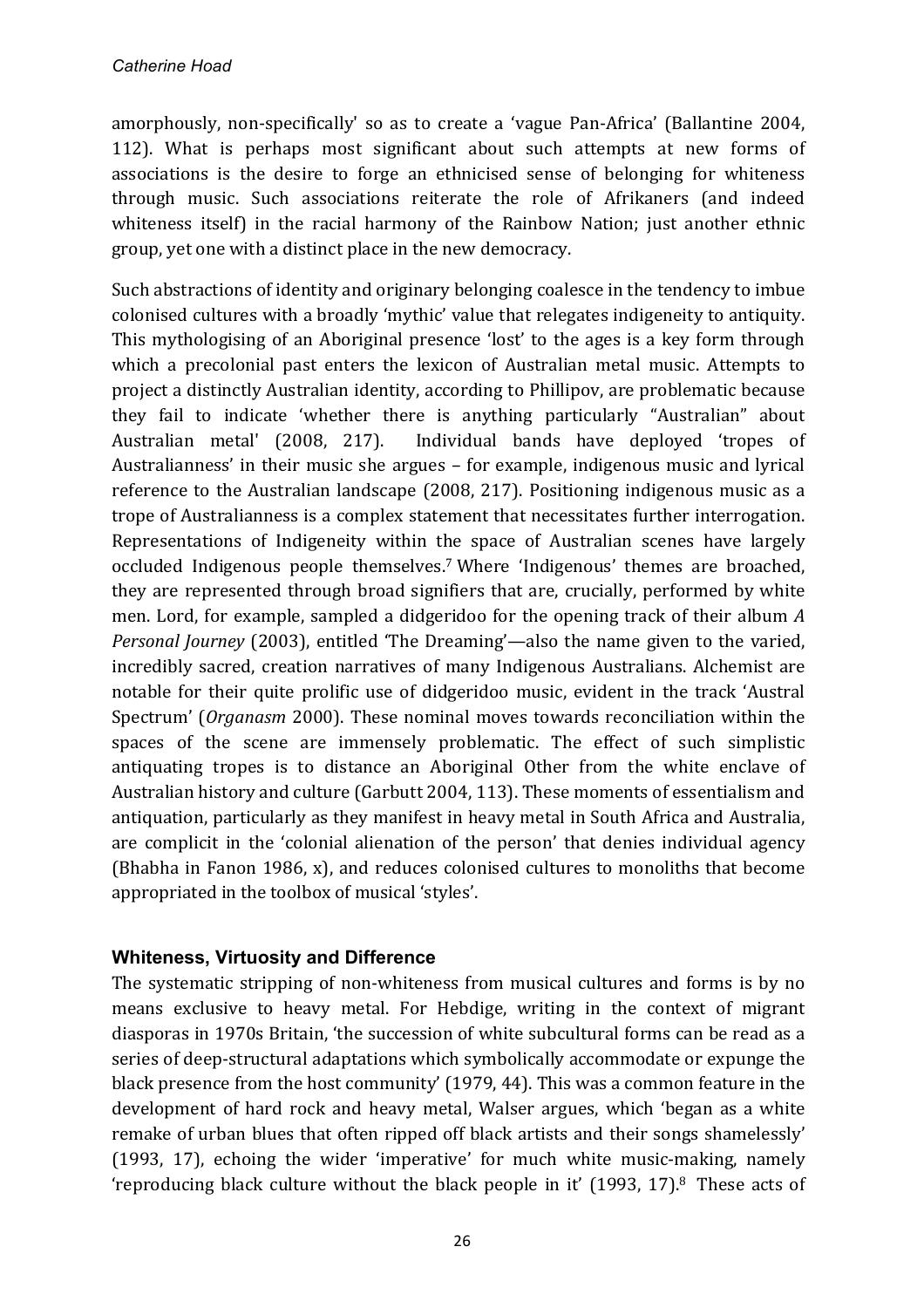appropriation and exclusion bear similarities with Johnston and Lawson's wider discussion of colonial displacement and its implications (2000). The devaluing and erasure of precolonial cultures allowed white settlers to refer to themselves and their own cultural narratives, symbols and traditions as 'indigenous' to this 'new' space. The whitening mechanisms of heavy metal do not enfold within them the same genocidal violence of such colonialist enterprises, but, I argue, nonetheless succeed in dislocating black, or rather non-white ontologies from the field of metal music. Constructing heavy metal as an inherently white genre (see for example Gaines 1990; Arnett 1996; Purcell 2003) allows it to enter a polemic in which 'white' music is contrasted as artistic, complex and developed against the 'natural' or 'bodily' position of 'black' music (Frith 1983, 21). Metal's relatively rigid sense of the body and concern with dominance, Walser argues, reflect European-American transformation of African-American musical materials and, importantly, cultural values (1993, 17). I would interrogate Walser's suggestion that black persons may not be attracted to heavy metal because it has little to offer those communities who may be more 'comfortable with African-American musical traditions' (1993, 17). Gilroy has made the important point that musical heritage has been instrumental in producing a constellation of black subject positions across locales that destabilise the staid essentiality of 'blackness' (1993, 82). It is not as simple as claiming that 'black people just don't like metal', but rather to situate metallic discourses of 'black' and 'white' music (and in turn black and white bodies) within broader debates over the ways in which the global dissemination of 'black' music is reflected in localised traditions of critical writing (Gilroy 1993, 75). Moreover, metal is never situated just in a binary of white and black—there are numerous intersections traversed, each entailing conflicts that are equally prescient. Investigating the scenic practices that 'whiten' metal offer an insight into the ways in which scenes may become spaces that exile non-white presence, and are hence uncomfortable for certain bodies to occupy.

Heavy metal scenes across Norway, South Africa and Australia draw out the relationship between whiteness and mastery by entrenching the dominant narrative position of white maleness within the music itself. Emphasising the superiority of heavy metal's technicality and purity against the idea of a homogenous, bodily, 'black' music canon embeds metal within the dualistic opposites of mind and body that legitimates the devaluation and degradation of non-white cultural heritage. This dualism becomes increasingly apparent through the terms that fans and bands themselves use to describe the music emerging from each national scene. Characterisations of Norwegian black metal are largely bound up in discussions of darkness, grace, complexity and melancholy (see Bansal 2014; Gotrich 2012; O'Malley 1994), marking the particularly Norwegian procession of ethno-national music traditions as unrelentingly disconcerting, nihilistic and discomforting. Afrikaans metal is described with a view to marking it as tough and aggressive, vet expressive and technical (Darkfiend 2014; Nandlall 2012). Australian extreme metal bands are intent on isolating themselves from what they are not (commercial, overly technical,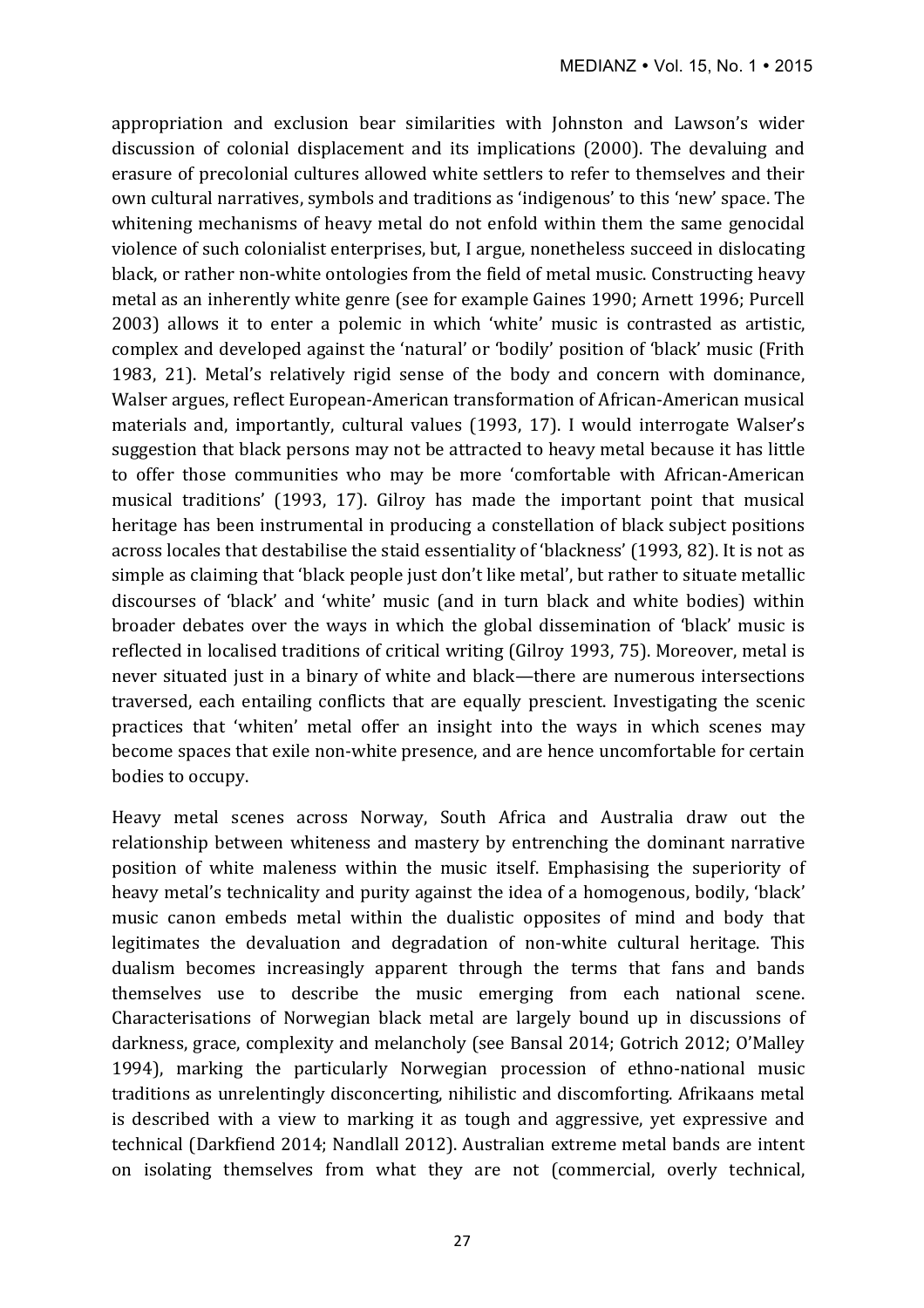pretentious) and stress the patriotism, ferocity, brutality and unaffected nature of their music (Haun 2010). There are generic differences that account for some of the disparity across these responses - lengthy progressive metal experiments would likely not be welcomed within an Australian thrash scene that prizes hypermsaculine brutality, for example. The perceptions and characterisations of these scenes nonetheless tie heavy metal to white nationhood in explicit ways. Emphasising the superiority of heavy metal's technicality and purity against the idea of a homogenous, bodily, 'black' music canon embeds metal within the dualistic opposites of mind and body that legitimates the devaluation and degradation of non-white cultural heritage.

The exclusion of non-whiteness from the musical spaces of heavy metal is then not solely achieved through overt hostility, although examples of this are present. Moynihan and Søderlind, for example, note that members of Norway's black metal scene made a point of distancing themselves from rock 'n' roll, arguing that rock's roots in Afro-American culture made it 'alien to white people' (1998, 175). The complexity and melancholy of black metal, it is argued, represents a reclaiming of 'European' musical sensibilities. This rhetoric is reflected in Hellhammer's notorious declaration: 'we don't like black people here. Black metal is for white people' (in Moynihan and Søderlind 1998, 351). South African bands, aside from the broadest conciliatory gestures, have largely ignored the musical dynamics of a country increasingly defining itself as African, and instead pushed for 'white' Afrikaans music divorced from an African history and context. Mind Assault, for example, tellingly distinguish their music from styles which are popular or 'feasible' with the 'ethnic' population (in Ramon 2009). This rhetorical binary operates within a long and problematic history of defining 'black' culture as the antithesis of the 'bourgeois mind' (Frith 1996, 127). Moreover, separating metal music from 'black music' such as blues by celebrating its technicality (as opposed to the 'romantic', 'soulful' or 'rudimentary' lexicon reserved for blues music) makes the implicit gesture of marking bands as white (Pillsbury 2006, 95). This technicality also marks a complex double move between whiteness as intellectual elitism, and whiteness as authentic working-class masculinity. Australian metal has prided itself on unaffected simplicity and strength. The notion of locating some form of 'purity' or 'truth' through heavy metal that is brutal and ferocious finds correlation with older Australian colonial and settler narratives which prize toughness and resilience. Correlating whiteness with strength, intellectualism and virtuosity continues the trajectory of white cultural elitism and enables the ongoing erasure of non-white ontologies from the musicological spaces of heavy metal. When heavy metal scenes invoke such rhetoric, saturated in the central markings of a culture and framed in local terms and symbols, they ensure the continued devaluation of national life that exists outside the parameters of permissible whiteness.

### **Conclusion**

The multiplicity with which national identity is enacted across scenes points to the ways in which whiteness, as a dominant subject position, may be translocated and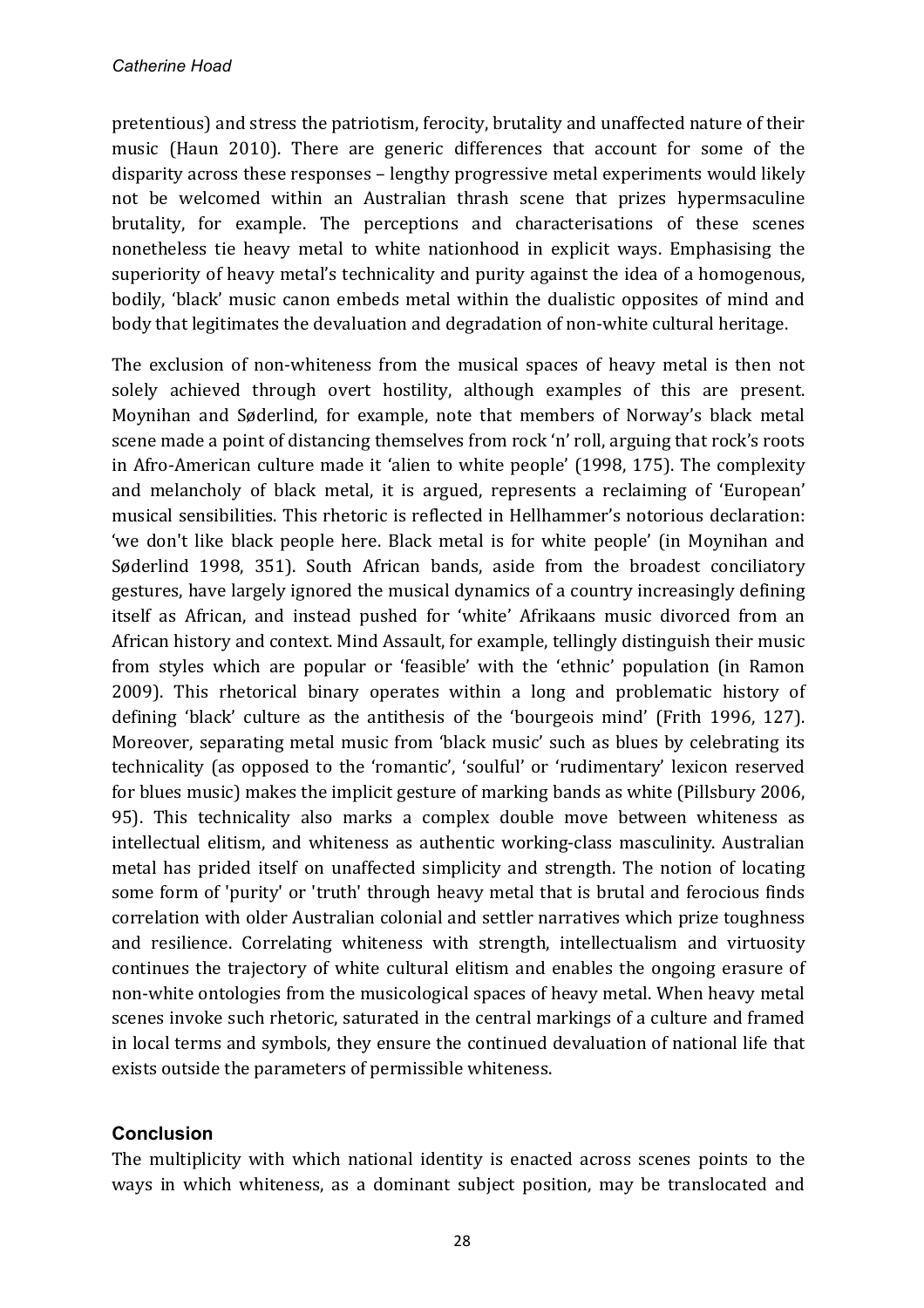translated from one context to another, albeit in fragmentary rather than cohesive ways. The unity that forms in defence of white nationhood, and the divisive rhetoric that precedes such appeals to white victimhood, nonetheless foregrounds the markedly similar ways in which whiteness across all three nations references symbols of white ethno-nationalism. In their most extremist manifestations, calls to protect the sanctity of 'traditional' national identity have resulted in the emergence of extreme right-wing metal groups. Such groups stage this defence of whiteness in much more readily identifiable and deliberate ways. The National Socialist Black Metal of Norway, Aryan Pride Metal in South Africa and Australia's White Power metal movements<sup>9</sup> are underpinned by violent racial rhetoric that depict whiteness as desirable and superior yet under threat from various Others. Such music is deliberately divisive and confronting, violent and encased within the dangerous rhetoric and ideology of white supremacy. Nonetheless, to suggest that racism only exists within such extreme-right wing scenes, and hence divorce it entirely from the scenic structures of heavy metal, would be to discount even the most mundane, seemingly harmless racisms where they do occur. It is then important not to situate white power metal in Norway, South Africa and Australia as the definitive example of the racial politics of the national scene at large, for it most certainly is not, but to come to an understanding of how such extremist manifestations emerge from the tacit valorisations of white identity that shapes every day interactions. Heavy metal gives cultural expression to a white demographic in ways that are ostensibly non-racial, or more explicitly pro-white (Weinstein 2001, 113). I nonetheless contend that the attempt to give whiteness cultural expression is enacted in ways that shroud pro-white sentiment, and in doing so allows for the naturalised dominance of whiteness as it is realised through localised inflections. 

The matrix of race, gender, nationhood and music through which both bands and fans have made ideological sense of heavy metal is important for understanding how whiteness within metal unfolds not merely as a demographic category, but as a force of cultural significance (Weinstein 2000, 111). Nonetheless, where Weinstein has argued that this is less an affirmation of whiteness than the by-product of a 'cultural grouping'  $(2000, 113)$ , I argue that the significance of such whiteness in metal scenes has been affirmed through a continued process of exscription: of non-white bodies, non-white voices, and the racial status of whiteness itself. In Norway, an emphasis on a romantic nationalist link between the self and the North as a means of valorising heritage—and, crucially, heritage foregrounded by whiteness—becomes realised through phantasmic objects of ethnicity. Moreover, such ethnicity becomes entrenched in the monstrous nationalisms that operate within the sites of melancholy, horror and transgression occupied by Norwegian metal. Afrikaans metal utilises the Afrikaans language itself in such a way that it becomes symbolic of Afrikaner resistance, heritage and pride, a problematic correlation in which language is made to bear the burden of Afrikaner identity, and simultaneously subsumes a violent past of repression and disenfranchisement in which language was complicit. Australian metal's glorification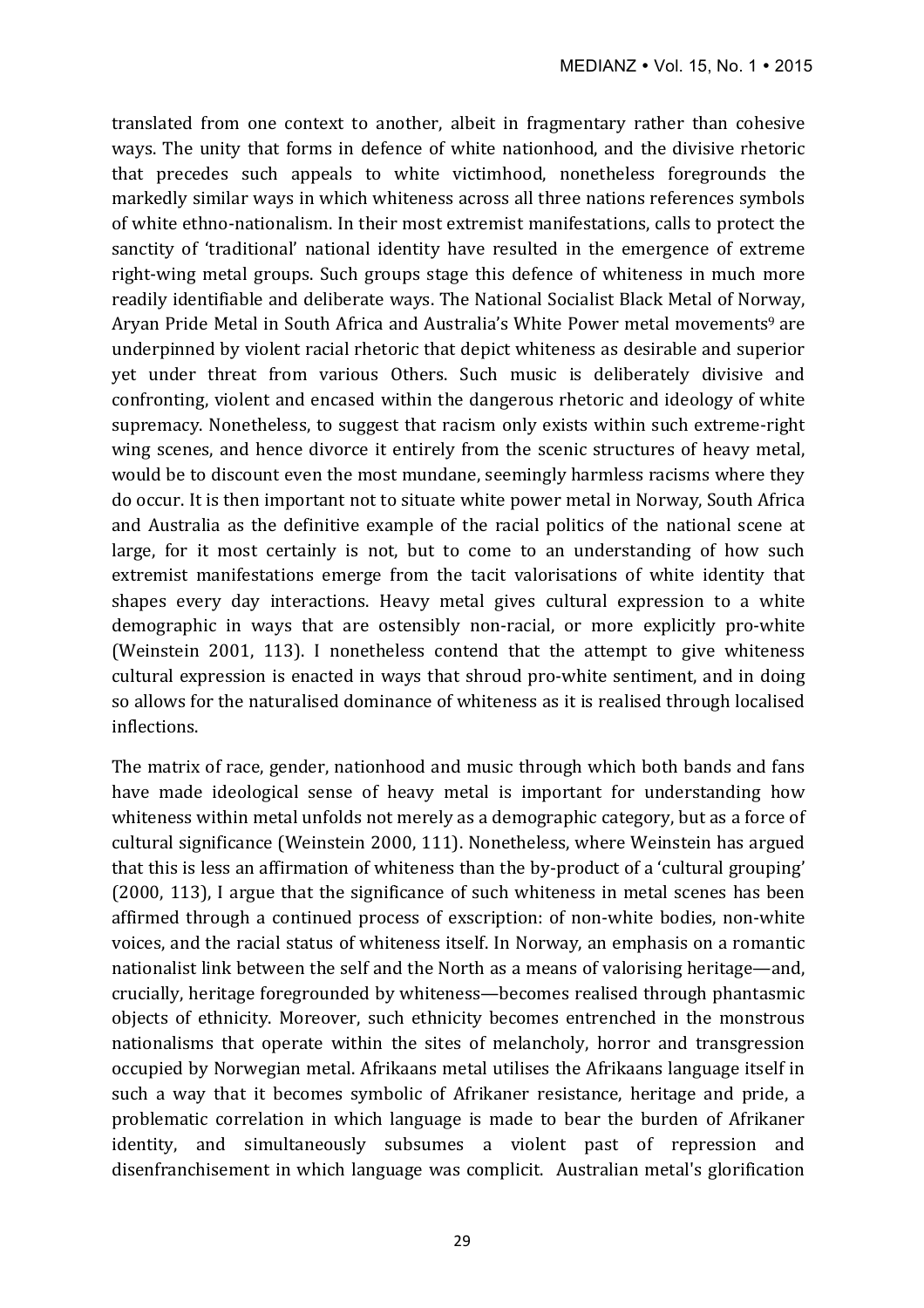of nationalist masculine archetypes—bushmen, goldminers, soldiers and working-class men - has the dual effect of exalting Australian men as legends while simultaneously crafting a transhistorical essence of 'normal' masculinity that shapes nationalist narratives. Such complex interweavings of elitism, resistance and normophilia establish stringent boundaries of who may claim to belong, both within the space of the scene and the ethnonational territories of these countries. The ethos of heavy metal music at large may operate as an important site of negotiation and resistance for its fans and practitioners. Nonetheless, this ethos also falls back on tired notions of tradition and prejudice that reassert the problematic aspects of white identity rather than reconciling them.

The goal of my research is not only to interrogate metallic whiteness, but to negotiate ways of speaking about whiteness and white masculinity in metal that move beyond discussions of virtuosity and simple demographics, and in doing so come to investigate how the white discourse of metal is realised in contextually specific formations, representations and narrations. Casting the gaze inwards reveals the hidden mechanisms of whiteness, and points to its multiplicity across global scenes. Moving discussions of metal scenes beyond Western Europe and North America provides a necessary disruption to scholarship and popular representation that would cast the genre's fans as overwhelmingly white. Global metal scholarship has done the necessary groundwork of drawing discussions of race in heavy metal out of the black/white binary. What remains crucial is to make visible the whitenesses of metal as they unfold external to the United States and United Kingdom in disparate geographical locations. This discussion of metal scenes across Norway, South Africa and Australia hence demonstrates that heavy metal as both a culture and field of academic inquiry must unveil not only whiteness, but whitenesses, and in the course of this, make metallic whiteness not only more visible, but more accountable. In doing so, fans, practitioners and researchers alike can interrogate the white cartology of heavy metal in ways that destabilise and make apparent the invisibilised boundaries of white heteromasculinity that dictate scenic logics; even as scenes continue to unfold around the globe.

### **Acknowledgements**

The author would like to acknowledge the funding provided for this doctoral research through the Australian Postgraduate Award.

### **Notes**

- 1. See for example Enslaved's albums *Eld* (1997) and *Blodhemn* (1998), and Storm's *Nordavind* (1995).
- 2. This becomes a means of staking out fan territories. See for example a review of the album *Swaar Metaal* by the South African heavy metal band KOBUS! In OuroborosSnake: 'this is an essential album if you speak Afrikaans ... Otherwise, you probably wouldn't like this album that  $much'$  (2009).
- 3. Afrikaans band Half Past H8 recorded a heavy metal version of the Apartheid-era anthem in 2008.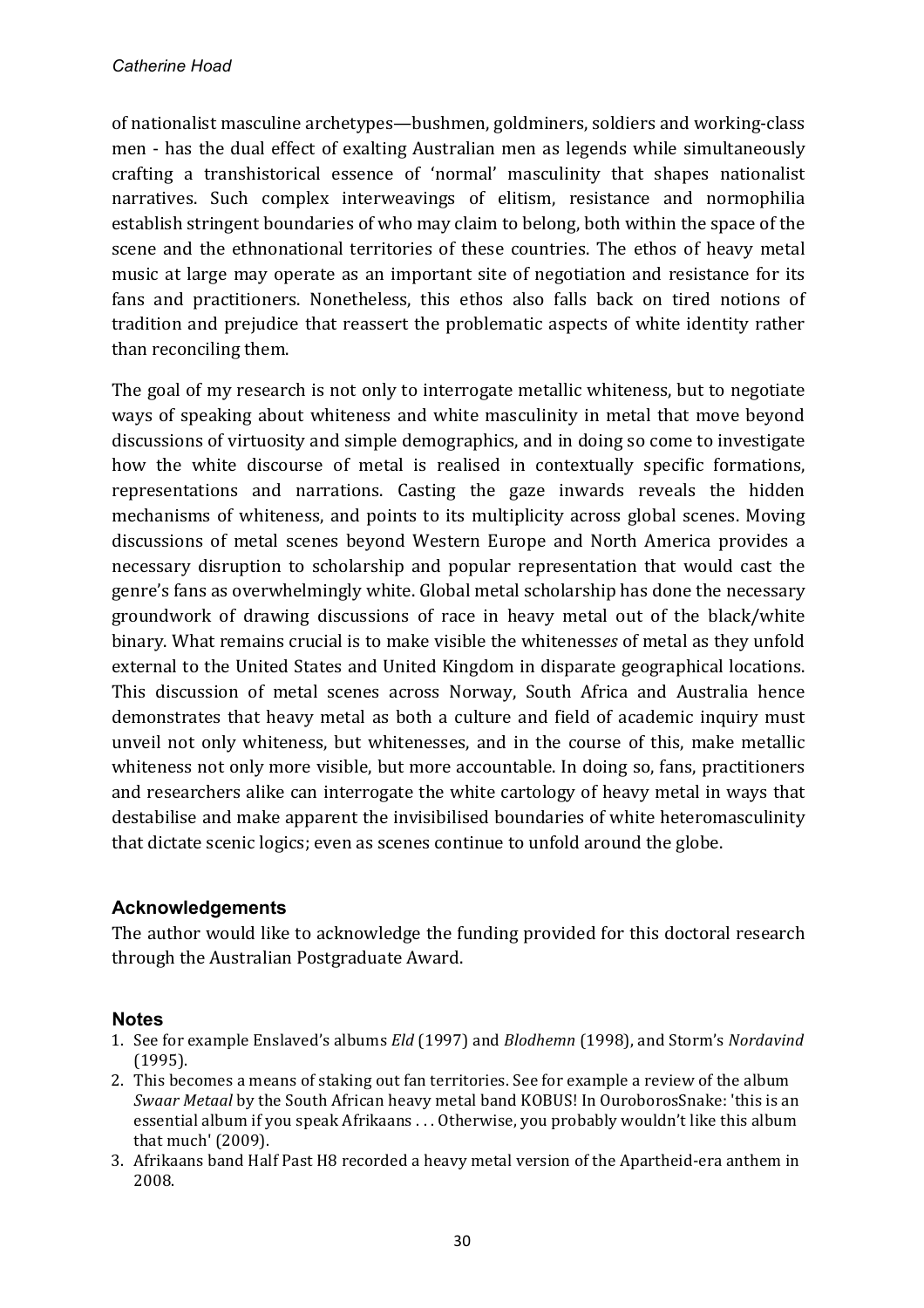- 4. The notion of the white man 'under threat' in the 'new' South Africa is a frequent theme in Afrikaans metal. KOBUS! map this in 'Witman' (*Swaar Metaal*, 2007) while Jacques Fourie of Mind Assault states that 'Nobody wants to be a pale male in the new South Africa' (in Ramon, 2009).
- 5. See the liner notes of Mortal Sin's 1987 album *Mayhemic Destruction*, which centre on the band's specifically local forms of socialisation; more recently Dead Kelly have offered celebrations of such figures on *Sons of the Southern Cross* (2014).
- 6. This is a rumour refuted by vocalist Garm/Kristoffer Rygg, it has nonetheless gained much circulation.
- 7. This by no means seeks to erase the contributions of Indigenous persons to the Australian heavy metal community – NoKTuRNL, for example, have been an important part of the music landscape. Rather, I argue that representation of Indigenous Australians within the national metal scene been realised through particularly effacing tactics.
- 8. remain mindful here of the very real potential for essentialism that emerges through Walser's statements; while they are useful for the purposes of expediency, such widereaching appraisals of 'black culture' work to fix problematic strictures of 'essence' and 'affect' to black subjectivities in ways that negate agency and diversity.
- 9. See for example Ilse Koch; Krigsrop (Norway), Volkmag (South Africa) and Axis of Blood; Death's Head (Australia).

#### **References**

Alchemist. 2000. 'Austral Spectrum'. Track 1, *Organasm*. Victoria: Displeased Records.

Anderson, Benedict. 1991. *Imagined Communities.* London: Verso.

Arnett, Jeffrey J. 1996. *Metalheads*. Colorado: Westview Press.

Ballantine, Christopher, 2004. 'Re-thinking "whiteness"? Identity, change and "white" popular music in post-apartheid South Africa'. *Popular Music* 23 (2): 105–31.

Bansal, Andrew. 2014. 'In-depth interview with Ivar Bjornson of Enslaved'. Metal *Assault*. Accessed 21 April, 2015. http://metalassault.com/Interviews/2014/02/19/indepth-interview-with-ivar-bjornson-of-enslaved/

Barnett, Errol. 2012. 'Rebels with a cause: Botswana's heavy metal heads'. *CNN*, July 4. Accessed 23 April, 2015.

http://edition.cnn.com/2012/06/29/world/africa/botswana-heavy-metal-heads

Bayer, Gerd. 2009. 'Rocking the Nation: One Global Audience, One Flag?' in *Heavy Metal Music in Britain, ed. Gerd Bayer, 181-94. Surrey: Ashgate.* 

Beeldenstorm. 2011. 'Uhuru'. 28 September. Accessed 23 April, 2015. https://facebook.com/photo.php?v=10150394515706397

Bennett, Andy, and Richard A. Peterson. 2004. 'Introducing Music Scenes'. In *Music Scenes: Local, Translocal and Virtual, eds. Andy Bennett and Richard A. Peterson, 1-16.* Nashville: Vanderbilt University Press.

Berger, Harris M. 2010. *Stance: ideas about emotion, style, and meaning for the study of expressive culture*. Middletown: Wesleyan University Press.

Bhabha, Homi K. 1986. 'Foreword'. In *Black Skin, White Masks*, by Frantz Fanon, vii-xxv. London: Pluto Press.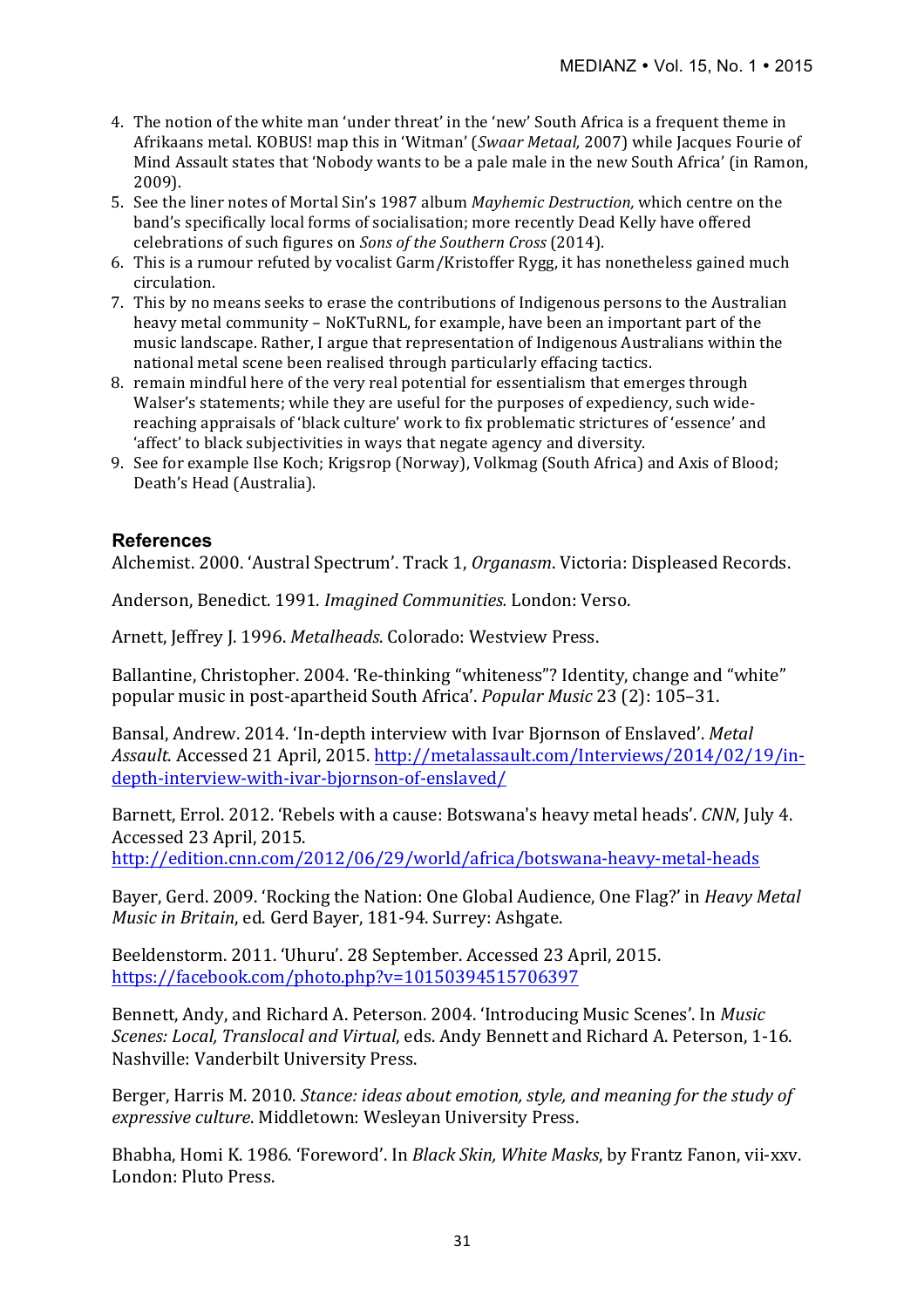Billig, Michael. 1995. *Banal Nationalism*. London: Sage.

DarkFiend. 2014. 'Mind Assault Call "Mag Verkrag" Metal 4 Africa. Accessed 20 April 2015. http://metal4africa.com/news/mind-assault-call-mag-verkrag/

Dead Kelly. 2014. *Sons of the Southern Cross*, Queensland: Independently released.

Delgado, Richard and Stefancic, Jean. 1996. Critical White Studies: Looking Behind the *Mirror*. Philadelphia: Temple University Press.

Enslaved. 1997. *Eld*. Bergen: Osmose.

Enslaved. 1998. *Blodhemn*. Ludvika: Osmose.

Enslaved. 2001. *Monumension*. Bergen: Osmose.

Frankenberg, Ruth. 1993. *White Women, Race Matters.* Minneapolis: University of Minnesota Press.

Gaines, Donna. 1990. *Teenage Wasteland: Suburbia's dead end kids*. Chicago: University of Chicago Press.

Garbutt, Robert. 2004. 'White on White: Surveying the boundaries of local whiteness'. In *Placing Race and Locating Whiteness,* eds. Susanne Schech and Ben Wadham, 104-22. Adelaide: Flinders Press.

Gilroy, Paul. 1993. *The Black Atlantic: Modernity and Double Consciousness.* London: Verso.

Gotrich, Lars. 2012. 'Song Premiere: Enslaved, 'Thoughts Like Hammers'", NPR Music, 8 August. Accessed 20 April 2015. 

http://www.npr.org/blogs/allsongs/2012/08/08/158219619/song-premiereenslaved-thoughts-like-hammers

Fischer-Giffin, Brian. 2008. *The Encyclopedia of Australian Heavy Metal*. San Bernardino: Lulu.

Frith, Simon. 1983. *Sound Effects*. USA: Pantheon Books.

Frith, Simon. 1996. *Performing Rites: On the value of popular music*. Oxford: Oxford University Press.

Hagen, Ross. 2011. 'Musical Style, Ideology, and Mythology in Norwegian Black Metal'. In *Metal Rules the Globe: Heavy Metal Music Around the World*, eds. Jeremy Wallach, Harris M. Berger and Paul D. Greene, 180-99. Durham: Duke University Press.

Half Past H8. 2008. 'Die Stem'. Accessed 23 April 2015. https://www.youtube.com/watch?v=m3hJ-6e21-c

Haun, Josh. 2010. 'Metal scene report: Australia'. *Invisible Oranges*, 13 August. Accessed 23 April 2015. http://www.invisibleoranges.com/2010/08/metal-scenereport-australia/

Hebdige, Dick. 1979. *Subculture: The Meaning of Style.* London: Routledge.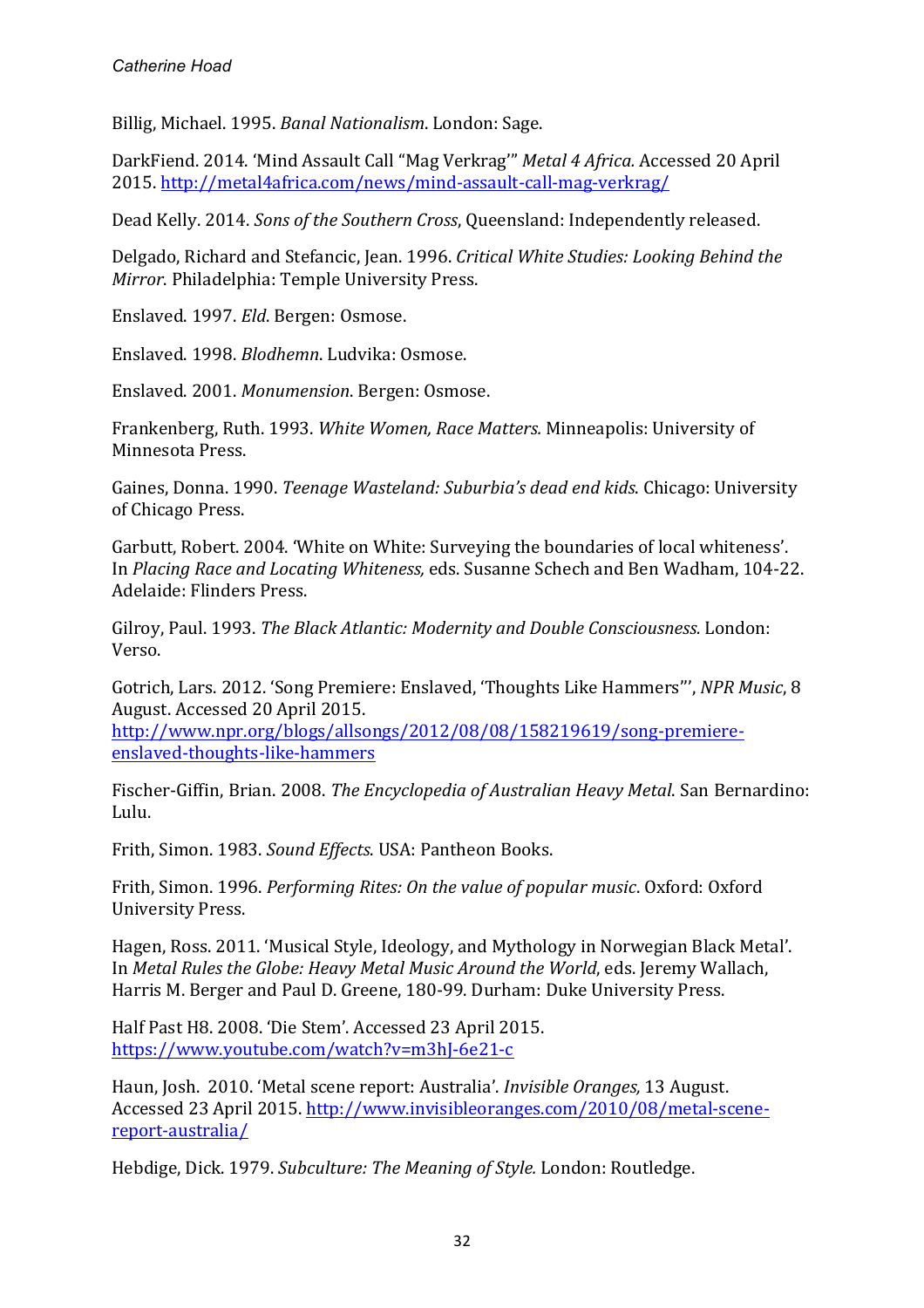Hjelm, Titus, Keith Kahn-Harris and Mark LeVine. 2013. 'Introduction: Heavy metal as controversy and counterculture'. In *Heavy Metal: Controversies and Countercultures*, eds. Titus Hjelm, Keith Kahn-Harris and Mark LeVine, 1-14. Sheffield: Equinox Publishing.

Hochhauser, Sharon. 2011. 'The Marketing of Anglo-Identity in the North American Hatecore Metal Industry'. In *Metal Rules the Globe: Heavy Metal Music Around the World,* eds. Jeremy Wallach, Harris M. Berger and Paul D. Greene, 161-79. Durham: Duke University Press.

Johnston, Anna and Alan Lawson. 2000. 'Settler Colonies'. In *A Companion to Postcolonial Studies, eds. Henry Schwarz and Sangeeta Ray, 360-76. Carlton: Blackwell.* 

Kahn-Harris, Keith. 2007. *Extreme Metal: Music and Culture on the Edge.* New York: Berg.

Kobus! 2007. 'Witman'. Track 2, Swaar Metal. Cape Town: Rhythm.

Lord. 2003. 'The Dreaming'. Track 1, *A Personal Journey*. Victoria: Modern Invasion Music.

Moore, Allan. 2002. 'Authenticity as Authentication'. *Popular Music* 21(2): 209-23.

Mortal Sin. 1987. Mayhemic Destruction, London: Vertigo.

Moynihan, Michael and Didrik Søderlind. 1998. *Lords of Chaos: The bloody rise of the Satanic metal underground.* Los Angeles: Feral House.

Nandlall, Lav. 2012. 'South Africa Metal: Beeldenstorm'. *Heavy Metal Duchess*, 2 March. Accessed 23 April 2015. 

https://heavymetalduchess.wordpress.com/2012/03/02/south-africa-metalbeeldenstorm/

O'Malley, Stephen [ed., sole author]. 1994. *Descent Magazine*, 1.

OuroborousSnake. 2009. 'It's metal in Afrikaans bru!' *Encyclopaedia Metallum: The Metal Archives*, 9 April. Accessed 23 April 2015. http://www.metalarchives.com/reviews/Kobus!/Swaar\_Metaal/152867/

Overell, Rosemary T. 2014. *Affective Intensities in Extreme Music Scene: Cases from* Australia and Japan. Hampshire: Palgrave MacMillan.

Phillipov, Michelle. 2008. 'Metal "Downunderground": Mapping the terrain of the Great Southern wasteland'. In *Sounds of Then. Sounds of Now – Popular Music in Australia, eds.* Shane Homan and Tony Mitchell, 215-30. Hobart: ACYC Publishing.

Pillsbury, Glenn. T. 2006. *Damage Incorporated*. New York: Routledge.

Purcell, Natalie. 2003. *Death Metal Music: The Passion and Politics of a Subculture*. North Carolina: McFarland & Company, Inc.

Ramon. 2009. 'Mind Assault'. *Lords of Metal ezine*. Accessed 23 April 2015. http://www.lordsofmetal.nl/nl/interviews/view/id/3022